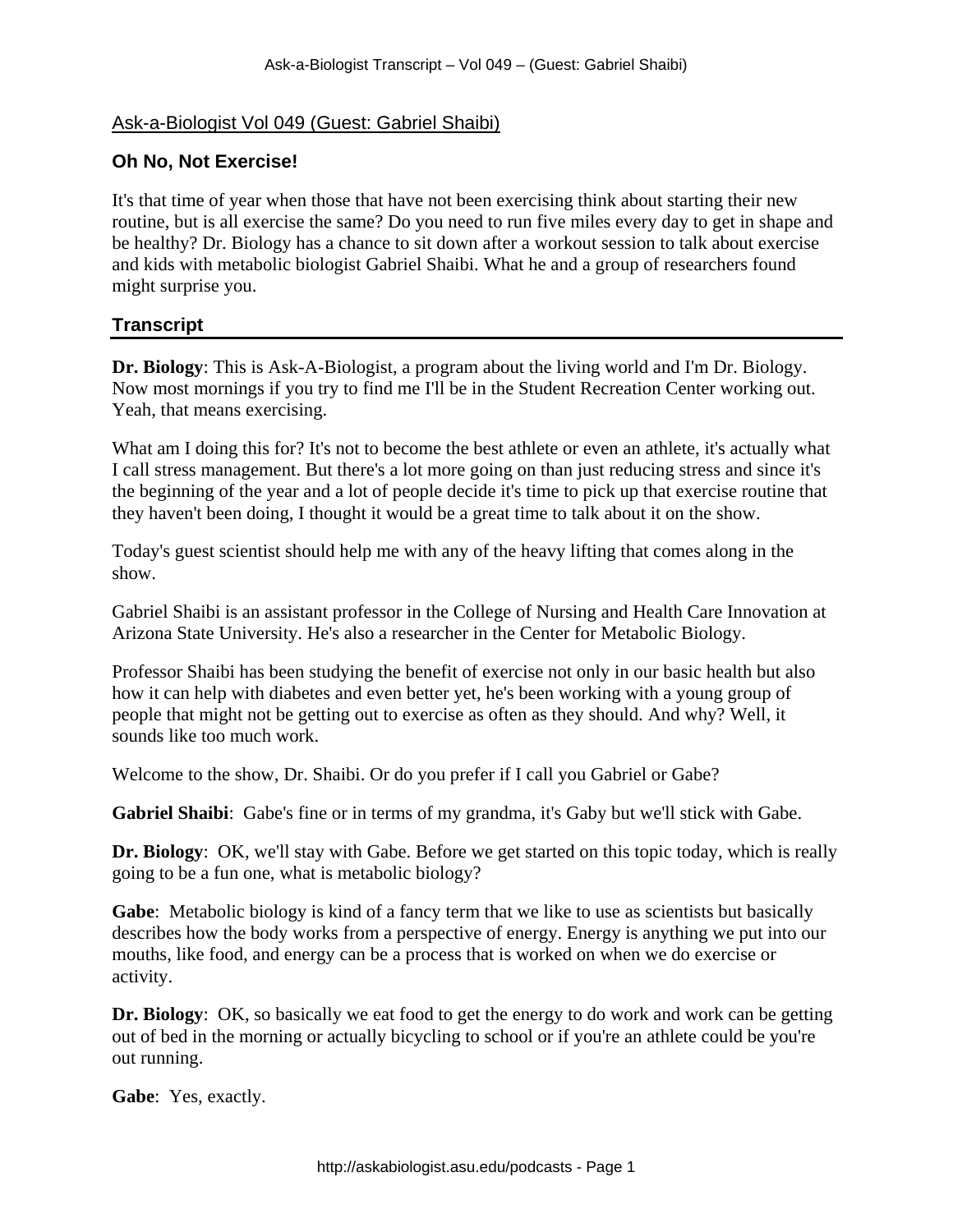**Dr. Biology**: It could even be while you're sleeping.

**Gabe**: Yes. Everything our body does cause us to use energy and we need that energy to maintain our breath, our thinking, our blinking and our hearing.

**Dr. Biology**: OK, we talked about the fact that we're going to be doing a show on exercise and since that's not the most popular topic and before anyone turns to another channel, we're not talking about going out and running five miles or becoming the next great bodybuilder, right?

**Gabe**: Correct. Exercise can be anything. It can be something like you running a relay race on your school's track team or it can be when you have to go home and walk your dog around the block. All those things constitute what we call exercise or consider activity.

**Dr. Biology**: OK, you're beginning to give us some clues about exercise. So what does a person need to do to be exercising or maybe let me put it this way: what is exercise?

**Gabe**: Great question! What is exercise? I want you to think of exercise in two different ways. Exercise can be a planned activity or exercise can be play. So the difference is, let's equate exercise with homework. If you have to read a chapter from your history book for homework, that's a planned amount of reading that you have to do. But if it's the weekend and you want to read a chapter in Harry Potter or three chapters in Harry Potter, you don't plan time to do that. You sit down on your lawn and you read Harry Potter.

That can be the difference between exercise, meaning the planned stuff you do, or activity meaning the stuff you do that's fun and anything that you would want to do otherwise besides having to set out some time for it.

**Dr. Biology**: So for me if I get up in the morning and you find me in the Student Recreation Center and I'm on an elliptical and then I'm lifting some weights, that's a planned activity. Meanwhile, when I go play racquetball, even though it's planned, I'd have to say that seems more fun because that's not competition, it's just playing with some friends.

**Gabe**: Right. So exercise is a way for us to get our heart rate up, get our sweat going, get us breathing hard. Now activity does that too but when you pick up the phone and call your buddies and say, hey, let's go play racquetball, now we're talking about a different form of exercise because it's activity. It's fun, you didn't plan to do that. It doesn't mean that all exercise is not activity or that all activity is not exercise. Sometimes they're one and the same. But you wake up every morning to go do your elliptical for 20 minutes and we would consider that exercise. Both things are incredibly healthy and both things are something that we need to be doing on a regular basis.

**Dr. Biology**: Getting up in the morning, if you talked to my kids and I said I'm going to make them go, and I use the word "make," exercise at six am in the morning I might as well tell them to go eat dirt.

**Gabe**: Or pound sand but, yes.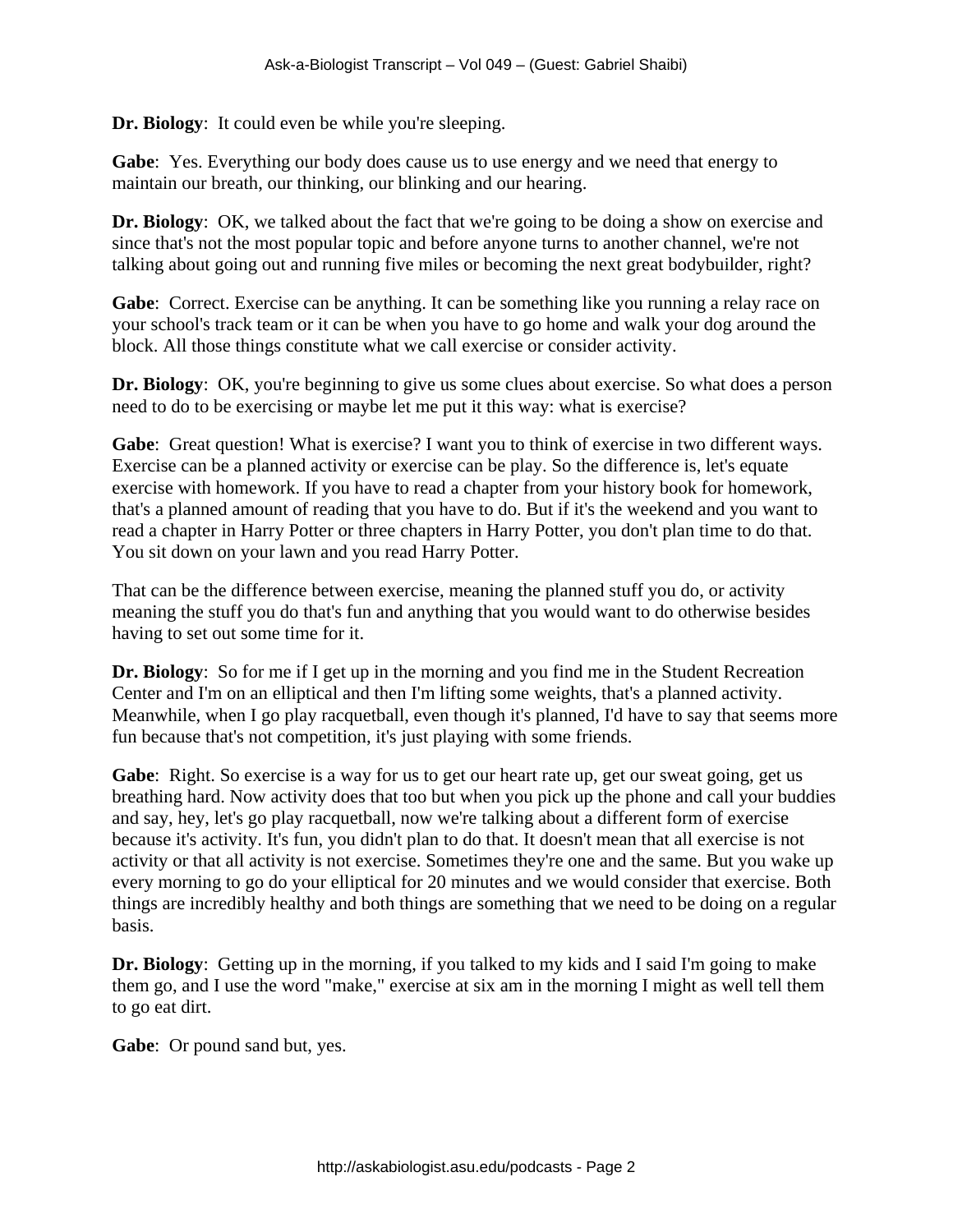**Dr. Biology**: Right. Do we have to do that sort of thing, not even talking about the time. What is it we need to do that is exercise that's beneficial? Picking up the phone is not enough energy that's being used. What do I need to do?

**Gabe**: One of the things that we really need to consider is how much do we need to move to actually get some benefits for it. Our body always needs to move. Our body needs to move to get out of bed, our body needs to move to talk to school, but also our body needs to move in a way that elevates the energy that would otherwise not be burned. So the question is how much do we need to do, what is the minimum amount? Well, that's in debate but what we know is that at least an hour a day of moderate to vigorous exercise or activity needs to be done or should be done.

What does that mean? What is an hour a day of moderate to vigorous? Moderate to vigorous means basically things that you're doing that would increase your heart rate so your heart pumps blood.

What are the things that you do to get your heart pumping? Does changing the channel on the TV get your heart pumping? Probably not. But if you were to walk to catch the bus, your heart rate would increase because that energy and that blood needs to flow to those muscles that need to get you from point A to point B.

**Mr. Biology**: So walking your dog, for example, even though it may not seem like a real strenuous exercise, could very well be exercise and most likely will get your heart rate up.

Gabe: So that big term that you use, strenuous, equates to a term in exercise science that we use that's called vigorous. But we know that there's benefits for not just strenuous or vigorous exercise or activity but moderate as well. So what we tell people is moderate exercise equates to at least going to someplace with a purpose. What does that mean? It means your next class is starting and you're not late but you know you have to get from Class A to Class B in your four minute passing period and you don't doddle. That's at least moderate exercise.

Now, a light exercise is if you and your friends are at the mall and just kind of cruising around and watching, going from store to store and shopping. That we consider light exercise.

Now there's benefits to light exercise but we think that by doing at least moderate, that brisk walk or better, seems to have more health benefits than just doing a light exercise. So what we tell people is that you should probably get at least an hour of exercise or moderate activity every day of the week.

**Dr. Biology**: Do I have to do that one hour all at once?

**Gabe**: Scientists struggle with how do we give people the answers that they want, what's the minimum I need to do and how much time do I have to do that in? What we've actually found is that if you do exercise in 10 minute blocks over the course of your day, that can add up to the amount of exercise that we recommend people do to maintain their health. You can do 10 minutes in the morning, 10 minutes at lunch, 10 minutes afternoon, you've got 30 minutes compiled exercise or activity. Then if you go out and walk your dog for another half hour, you've got your full 60 minutes of moderate to vigorous activity, those benefits are the same as if you were to do 60 minutes all at one time.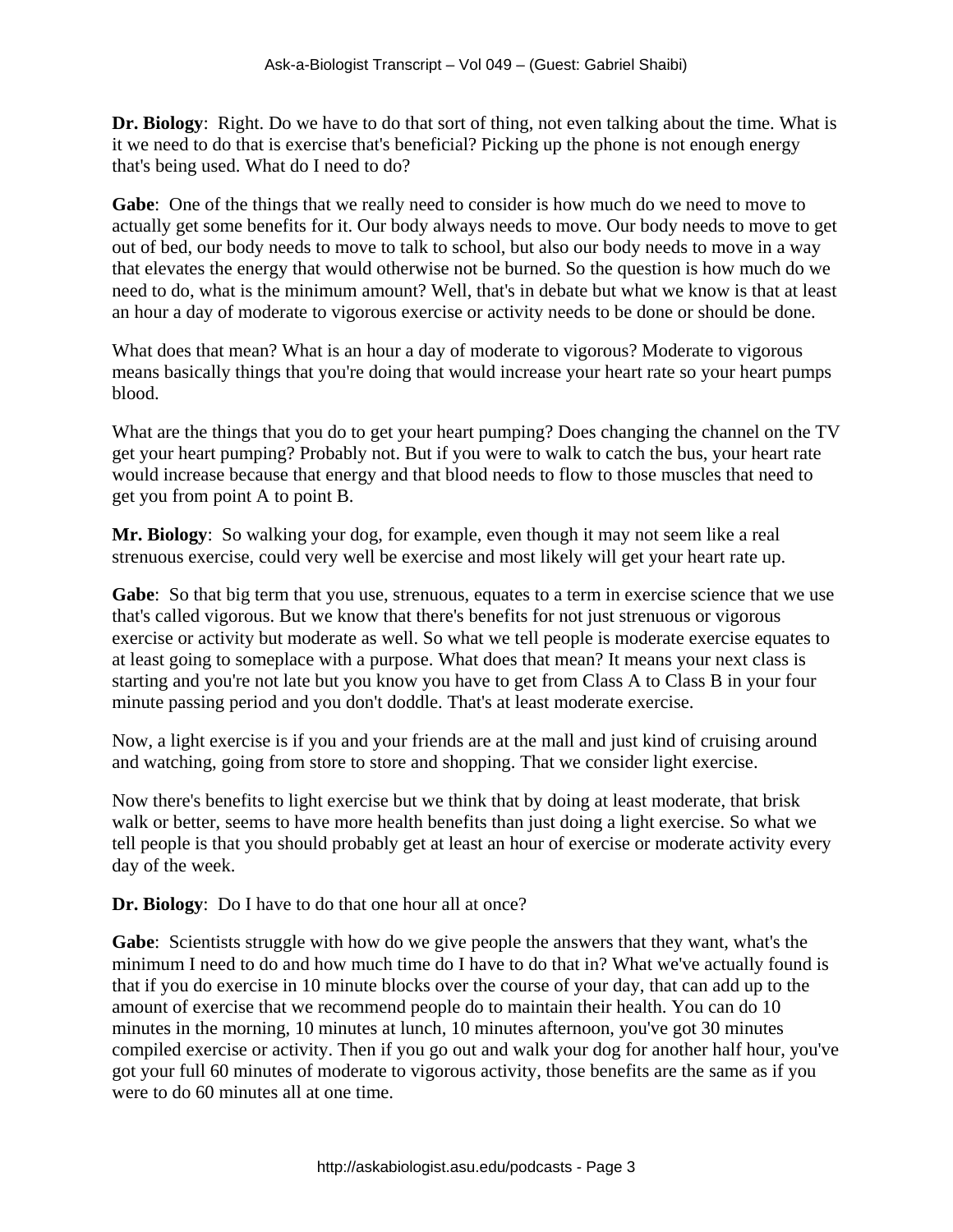**Dr. Biology**: If I talk about exercise, a lot of people will think about running laps or swimming laps or lifting weights. All of those are exercise but are they all the same or are some things better for you than others?

Gabe: They're not all the same and I don't want to say that some things are better for you than others because that would not be a true statement. All exercise is good but different types of exercise have different adaptations or changes in our body. For instance, if you are going to go out and walk around the block, that's called cardiovascular exercise. It gets the heart, which is the cardio. It gets your blood pumping, it gets your breath breathing harder and it gets your muscles working aerobically. Aerobically means with air.

Now, if I was to put you into a weight room and I say, let's lift this weight 10 times, we see that there's dramatically different changes in strength over time, which means if you continue to lift weights, you will get stronger.

That's called anaerobic exercise or exercise without oxygen. What is the difference about those two things, that's the big question, aerobic versus anaerobic exercise?

We have to breathe to do anything so is all exercise aerobic? Yes, but what you think about is can you sustain the exercise or activity over the course of that bout without breathing. That's a good way for you to think about it, meaning you can probably lift a weight 10 times and still hold your breath, right? And you'd still be able to lift that weight.

Now, if I were to tell you I want you to hold your breathe and run around your block, you'd probably make it three houses, five houses, 10 houses but I guarantee you're not making all the way around the block.

So we need to continue to breath in order for the energy that we talked about earlier to process and go into our muscles to help us continue to produce the energy necessary for us to run all the way around the block or walk all the way around the block. It's a really simple way of thinking about the difference between aerobic and anaerobic exercise.

**Dr. Biology**: The benefits you would say for either?

**Gabe**: OK, that's another good question. The benefits for aerobic exercise seems to be the protective exercise against obesity, diabetes, some forms of cancer, some of these long term consequences that are associated with a inactive lifestyle. So if you continue to do aerobic exercise, there's these changes in your body which seem to be protective of certain processes. Now, the benefits of anaerobic or strength training or resistance training, it builds much stronger bones, it builds stronger muscles, especially as you start thinking about what types of things you do in your daily life, getting up off the chair, getting up off the couch.

You need to be able to carry your backpack because your teachers give you way too much homework so you need to carry all those books, that 30 pounds of books home. Your muscles will get stronger by doing strength training.

There is some evidence that suggests that strength training is also a way to be protective of the long term consequences of being inactive such as diabetes and potentially cardiovascular or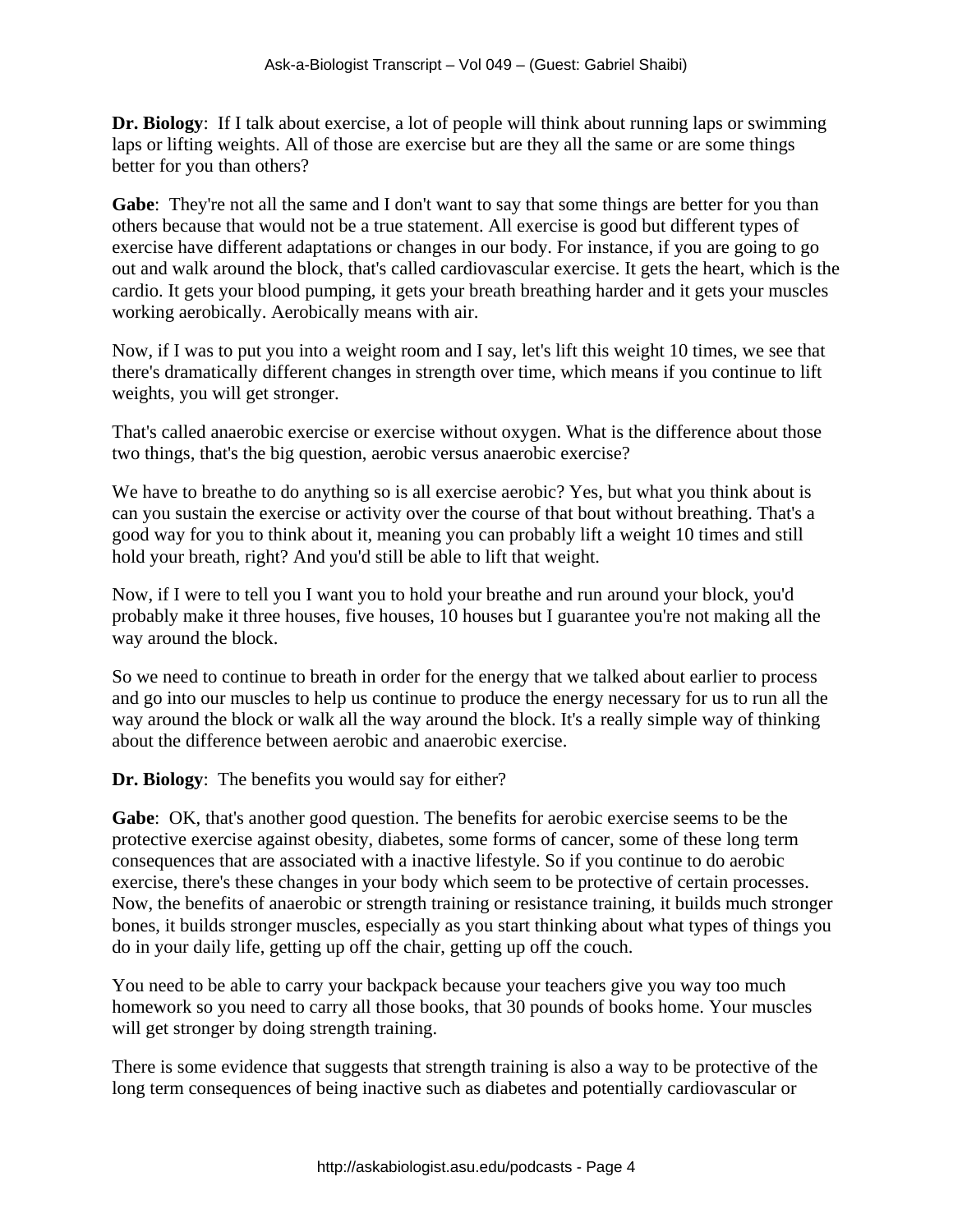what's called heart disease. But as scientists we're not quite sure yet. It's still an area that we need to look further into.

**Dr. Biology**: Well, speaking of research and you being a scientist, your research deals with a younger group of people and I thought it would be really good for us just to talk a little bit about this. Give us a little bit of the story.

**Gabe**: Sure. I work with a population of kids who are overweight and they're also what we call sedentary or kids who don't get enough or do enough activity.

**Dr. Biology**: Oh, I know what those are like. They're the ones that are sitting in front of the television or they love the computer games but they won't be doing much else.

**Gabe**: Exactly. So we looked at this population of kids who are not active and typically are the ones that don't want to do aerobic exercise. Although they may need it and their doctors and their families and their teachers and their PE coaches are telling them, you need to run, you need to run and these are kids who are overweight. So running for them is really, really hard. They're the kids who for the most part are the last when you do the mile run test in PE, may not be the first ones picked but also are probably not the second, third or fourth picked when it comes to playing basketball and sports that you really have to run around a lot because they have a lot of extra weight.

The neat thing about these kids is they are also extremely strong. They're stronger than kids who are not overweight, usually because they just have more fat mass but they also have more what's called lean tissue mass or muscle mass.

So when we were developing a program for kids we thought if we're going to reach a population of kids who otherwise don't want to run and we're going to come to them and say, you need to run, they're going to say, no, we're not going to do it.

But what we wanted to do is create a project to see if we take sedentary, overweight kids, put them in a weight room, allowed them to do an exercise or an activity that they're good at, meaning weight lifting, would they receive the same health benefits as kids who do aerobic exercise?

**Dr. Biology**: OK, so I'm curious. What did you find out?

**Gabe**: The best thing that we found out is that these kids love this kind of exercise. What does that mean that they loved it? Do we ask questions about do you love to exercise? No. We looked at how many sessions they showed up to. What was their attendance rate? More than 96% of these sessions were attended. That means that these kids came and when they came they exercised. That's a good indication of us that these kids enjoyed this type of exercise.

The reason for this project was really to find out if there's added health benefits to this population and what we found, which was surprising to us as well as to the scientific community, was that this form of exercise dramatically improved their diabetes risk factors or something we call insulin sensitivity.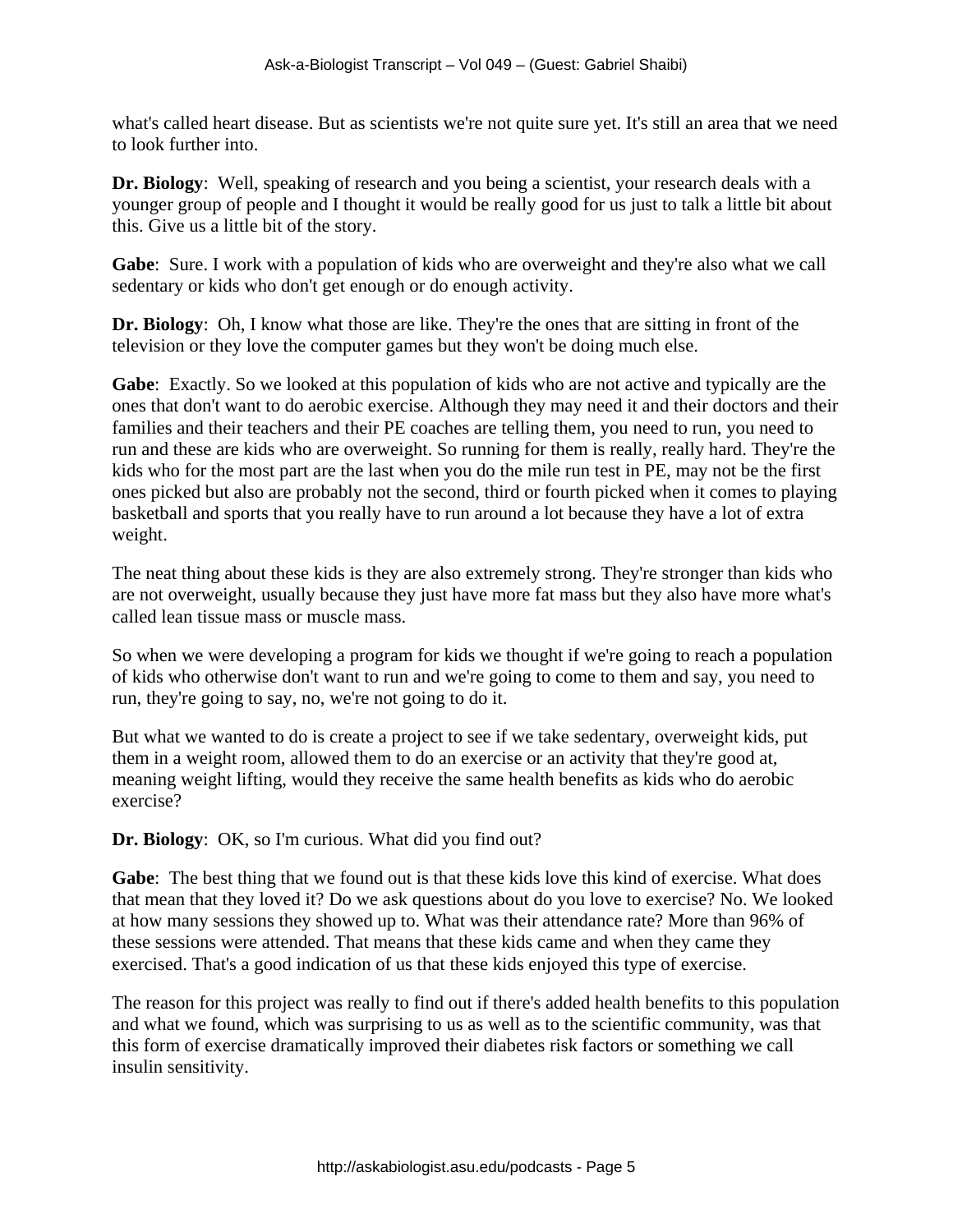That means that this group who is at high risk for developing obesity-related diseases in the future, reduced that by improving the way their body uses energy as a result directly of this program.

**Dr. Biology**: So if we're talking about obesity-related diseases, let's name some. You mentioned diabetes.

**Gabe**: Type II diabetes, cardiovascular disease, potentially some forms of cancer, although we're not sure about the cancer, what's called the "metabolic syndrome" which is a bunch of risk factors or this kind of strange entity which we think predicts who is going to develop long term complications related to obesity. So the reason for this project was to see if this form of exercise in a group that otherwise is sedentary or doesn't do exercise may actually prevent them from developing diabetes in the long term.

**Dr. Biology**: OK, diabetes, this is a disease that people here about. Let's talk a little bit about it. What is diabetes?

**Gabe**: Diabetes by definition is high sugar in your blood. If you go to the doctor and he pulls some blood from you, takes a blood sample. If your glucose or the sugar in your blood is above a certain point, you are said to have diabetes. There are two types of diabetes. What we're interested in is what's called Type II diabetes.

**Dr. Biology**: So what's the difference? We've got diabetes, we have Type I and Type II. All right, so the Type II, what is it?

**Gabe**: Type II diabetes is when your body does not produce enough insulin for the amount of insulin resistance that you have in your muscles.

**Dr. Biology**: OK, you brought up insulin. I love all these terms, this is why we do the show. Insulin is produced where?

Gabe: Insulin is a hormone that's produced in the pancreatic beta cells.

**Dr. Biology**: OK, so in our pancreas we have these cells that make insulin and insulin is a hormone and the hormone is what's controlling our glucose, our sugar levels in our body when it's working correctly.

**Gabe**: Excellent. That's exactly right.

**Dr. Biology**: OK, so what's going on with Type II?

**Gabe**: So our body doesn't produce enough insulin to keep our blood sugar levels down and those blood sugar levels have to go somewhere. They have to either go into your muscles as a form of energy that we talked about earlier or they have to go into your liver or into your fat. And when insulin is not working right, that glucose goes nowhere. It stays in your blood and it gets higher and higher and higher over time and what we talked about earlier, the definition of diabetes is when the sugar in your blood is too high.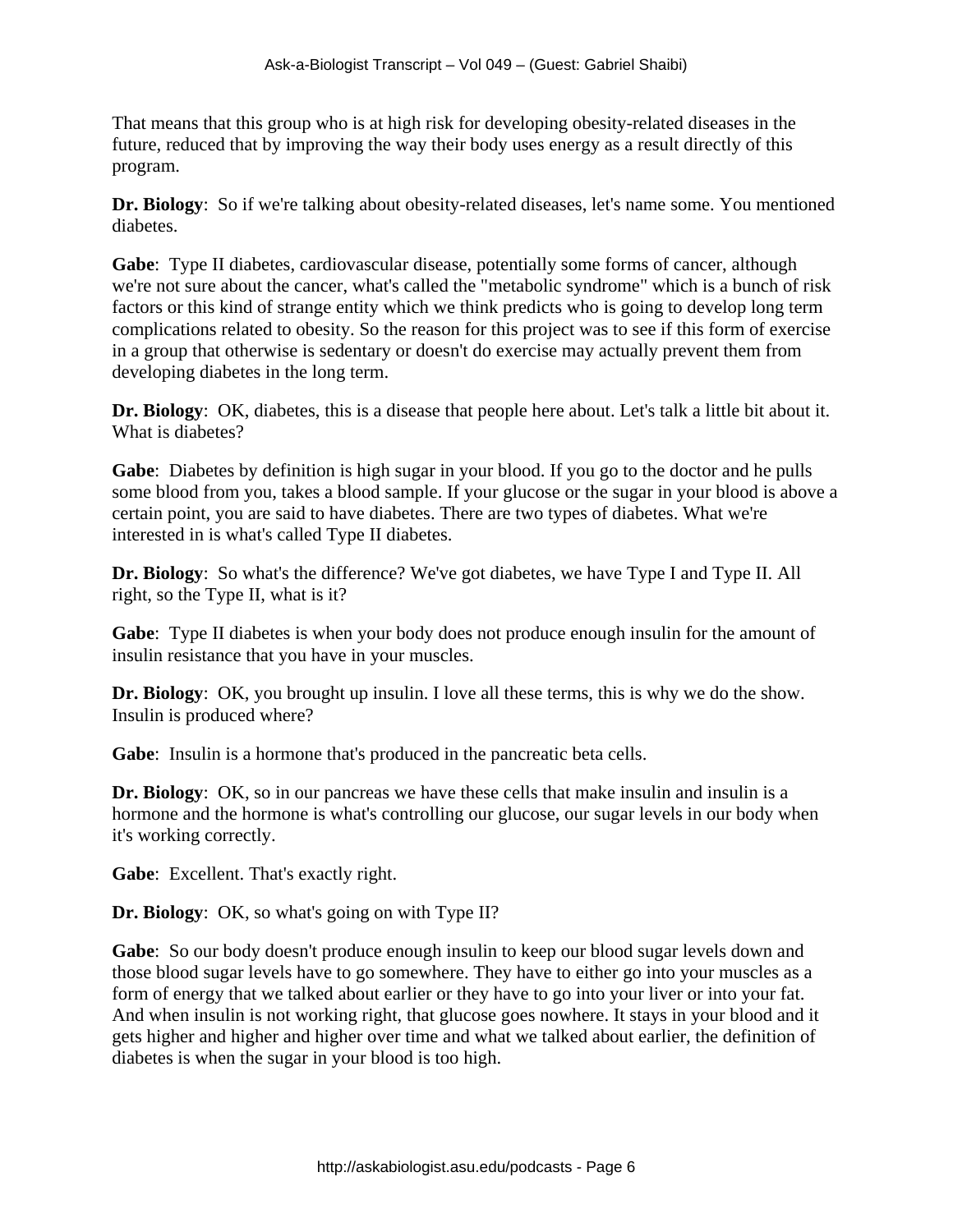**Dr. Biology**: And if it's too high, hey, if you've got a sweet tooth, it sounds like more sugar the better you are because we think about sugar and energy.

**Gabe**: That's a good point. The problem is, when your sugar gets too high, there's a lot of what are called complications such as blindness, cardiovascular disease, heart attacks and in really severe cases things like kidney failure, amputations and sores that never heal.

**Dr. Biology**: OK, that sounds pretty bad. So now let's get back to your research here. What did you find out?

**Gabe**: What we found is that by doing this form of exercise we actually improve the way insulin works in their body. What we say is we improved their insulin sensitivity and if we think back to what insulin does, that just means that insulin is now working better in their bodies. If insulin's working better, their blood sugar is not as high so we think for the long term, if we can get these kids to adopt this form of exercise for the rest of their life, they will reduce their risk of developing Type II diabetes.

**Dr. Biology**: All right. While we're on the subject, you mentioned Type II, what's Type I diabetes?

**Gabe**: Type I diabetes is when your body doesn't produce insulin almost at all and that's a different form of the disease. You actually have to go to get insulin put in with shots or some maybe have an insulin pump. Basically the body isn't producing any insulin and that's a really different type of disease that's not necessarily associated with obesity. It's more of a genetic disease.

**Dr. Biology**: So can you use exercise to control Type I and Type II diabetes?

**Gabe**: Yes and what people say is regardless of what type of diabetes you have you should still be doing exercise.

**Dr. Biology**: I love the idea that 96% kept coming to the class or working out. What else did we find from this research?

**Gabe**: We know in the kids who exercised their insulin worked better. We don't know exactly what that means for their long term health but we know that it was better than when they didn't exercise or when they started.

**Dr. Biology**: That's cool. Any other benefits?

**Gabe**: Yeah, these kids got stronger, which is not a surprise but one of the things that we really feel is important is that kids and adults, everybody, needs to see success and the nice part about lifting weights is week to week kids say, hey, my muscles feel stronger. Last week I was only lifting 40 pounds and now I've got 60 pounds on and these kids said, wow! I'm getting stronger and stronger and stronger. So for them it became a source of pride.

I have a great story. We bought a leg press, which is a machine you push with your legs. We bought it and put it in for this project. It took us about four and a half weeks to realize our leg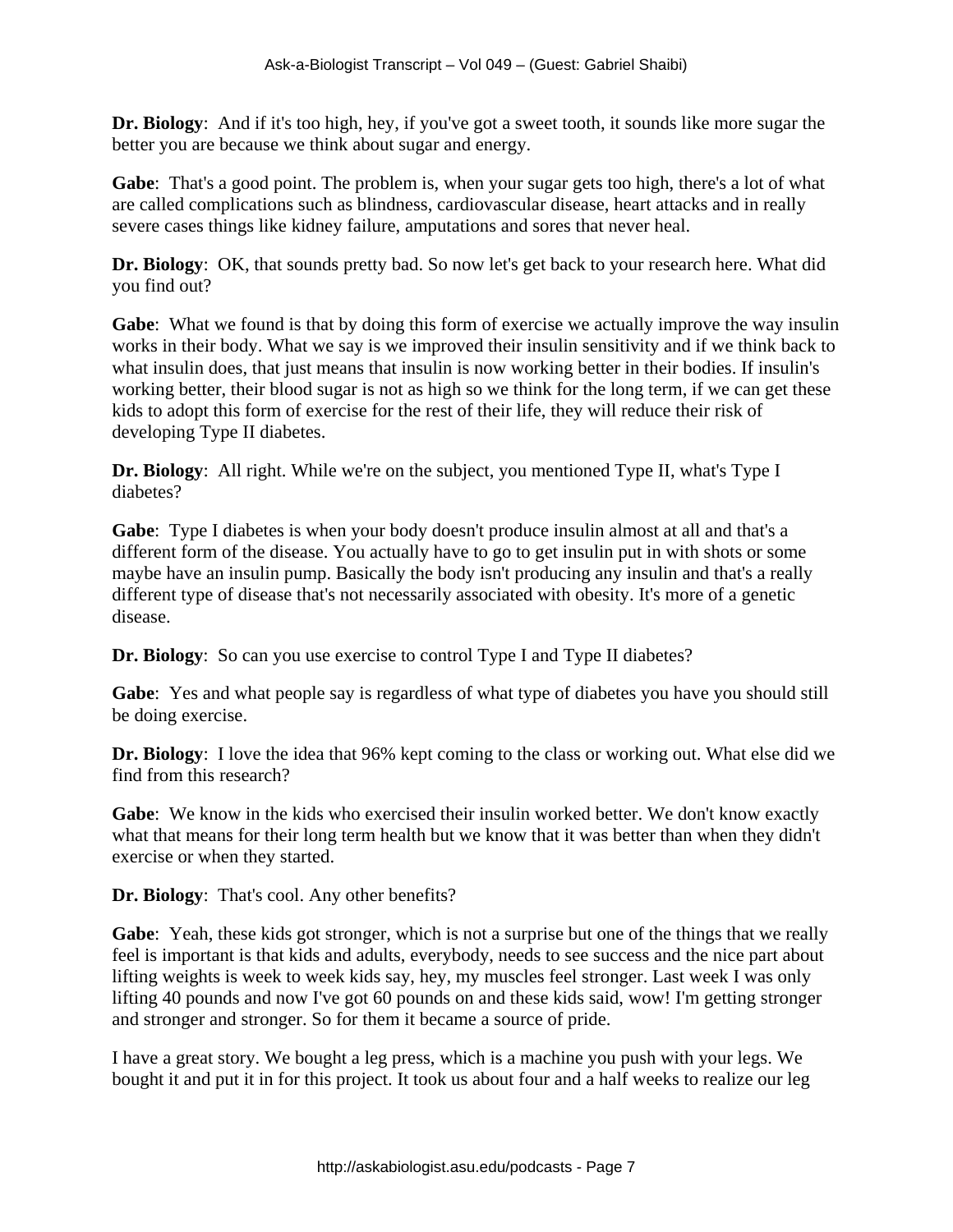press machine was not enough. What does that mean? It means that these kids were able to do all of the weight on the whole entire leg press machine in a matter of four weeks.

What did we have to do? We had to go spend \$5,000 to buy another weight machine that had enough weight that these kids could actually continue to progress over time. This was a source of pride for our kids. Our kids came in and said, we broke your weight machine and now we need to buy another one. You don't have enough weight for us because we're too strong.

**Dr. Biology**: That is cool. So let's talk about some of your success stories here with your students.

**Gabe**: One of the best things about this research project is we got to know people. We got to know the kids in our study. Remember I told you that the kids in this project didn't do activity. Well, we introduced them to a type of activity that they were successful at, they enjoyed doing and the best part for me was that kids now experienced what's called this self-esteem building. We had kids who left our program, joined the football team and by their senior year in high school became captain of the football team.

So a kid who otherwise sat on the couch and played football on a video game now became captain of his high school football team. We're not going to say that our program is what created that but it developed a sense of pride or a sense of self esteem in this kid that we can't measure as scientists. But you know as a person that this kid feels better about his ability to do exercise and now is more willing to do things like go to a sports team.

We had kids who signed up for the swim team and now have joined the swim team after being part of our program. Well, you were lifting weights and now you're swimming. You went from anaerobic exercise to aerobic exercise. That's kind of weird.

No, we took a kid and we said, you can be successful in exercise and he said, well, yeah, I liked lifting weights but, guess what, I want to swim and now I'm going to join the swim team. He became successful at the swim team in doing the exercise that he most wanted to do.

**Dr. Biology**: Did you notice any lifestyle changes or did you get any scientists out of this?

**Gabe**: One of my favorite stories to tell about this program was we took a kid who finished our program and he came to us and said, I really love doing this but I want to do what you guys do. Well, you're 18, so what do we do? We went to a YMCA and said, hey, we have a kid here who's really interested in exercise, who really wants to do the things that we did in our program, can he be a trainer for you? He was added on as a YMCA trainer and now that's what he's doing. He's working the YMCA as a trainer.

**Dr. Biology**: We'll go back to you now. What exercise do you like to do?

**Gabe**: I have turned my exercise into playing. I love to play softball, so I play softball. Last night I had two softball games.

**Dr. Biology**: So you're not out running laps?

**Gabe**: I don't run laps.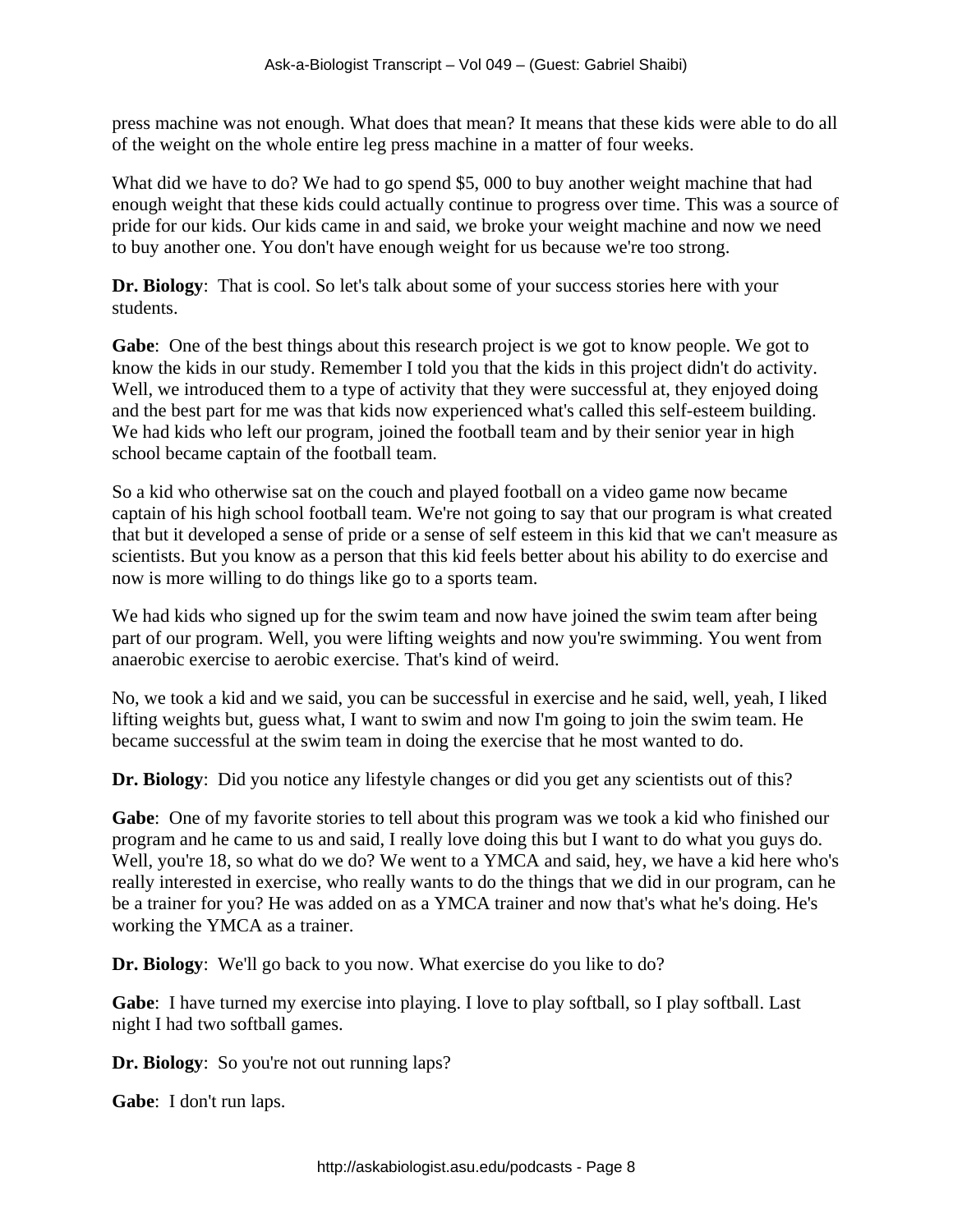## **Dr. Biology**: OK. How often do you exercise?

**Gabe**: I try and exercise at least five days a week. Some of those exercise days are playing softball, some of those exercise days are lifting weights and sometimes it's an exercise where I walk with my wife.

**Dr. Biology**: I have to ask you, how do you get started and more importantly how do you get started in a way that you can stick with it? What I see, a lot of people show up at the gym January and then February there's less of them and March even less. They disappear and I think it's because their expectations are too high. Give us the method that you would recommend, especially for one of these overweight students possibly.

**Gabe**: My suggestion is find something that you like to do and find a partner who you like to do it with. That can be anything from walking your dog. If your partner is your dog, guess what, the benefits are not only for you but for your dog. If it's for your friend down the street and you both like to ride bikes, I would recommend that those would be an activity and an exercise that you should do with a friend. If you want to work on the team setting, you can go out for a sports team. The most important thing is to find something that you enjoy doing because if you don't enjoy doing it, I guarantee you're not going to maintain it over the course of time.

**Dr. Biology**: One of the things I do, I have an iPod and I find that music is really motivating to me. I have these play lists that I create that have different tempos to them so it starts out a little bit slower and it gets really, really fast and then it slows back down. It's about a 30 minute stretch. I can actually see that I'm faster on the elliptical or I'm faster pedaling on the bike when that music is faster and it goes slower when the music is slower.

**Gabe**: There's a research study that looked at how long kids can exercise with or without music. So they made an exercise test where kids would walk on a treadmill and they give half the kids music to exercise to and the other half got nothing. What they found is kids who exercise with music went longer on the treadmill than kids who didn't have music when they were on this test.

**Dr. Biology**: Do you think we could maybe create some suggested workout routines and/or "paper coaches" that we could put on Ask-A-Biologist?

**Gabe**: I think that's definitely a great idea. We can come up with a way to allow people to document what they do or put an exercise journal together.

**Dr. Biology**: That's what we'll do. When this goes up, we'll have the links to an area where you can have the exercise journal and how to track and keep with your exercise. Now I'm going to exercise your brain a little bit. I ask three questions on the show. The first one is, when did you first know you wanted to be a biologist or scientist?

**Gabe**: It was when I was probably in fourth or fifth grade. I had a biological science class as an extracurricular activity and it was related to marine biology and we dissected frogs. To me, I hated looking at the insides of frogs but I wanted to understand how frogs worked. How come their muscles looked the way that they did and how come they could jump the way that they did? So I was just fascinated with understanding how frog legs work. From there it went, let's understand how people work and how our bodies work.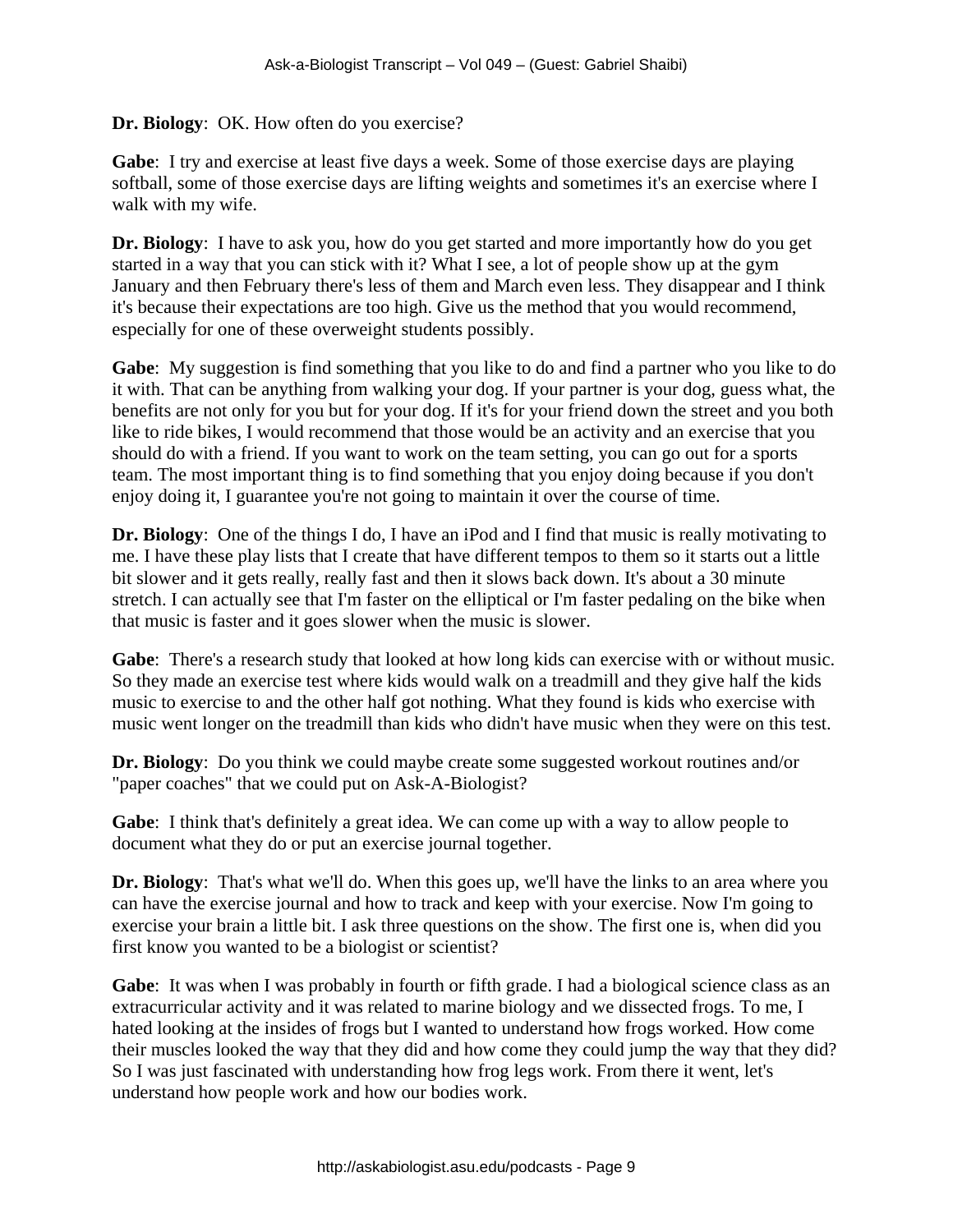**Dr. Biology**: What if I took it all away from you? You can't be a scientist. What are you going to do, what are you going to be?

**Gabe**: A race car driver.

**Dr. Biology**: Really, a race car driver.

**Gabe**: Race car drier.

**Dr. Biology**: All right. That doesn't sound like a lot of exercise.

**Gabe**: You'd be surprised at how much race car drivers actually exercise, not only for their physical health because they've got to be extremely strong in the cockpit of the car but also for their mental health. It keeps them tuned in to what's going on in front of you.

**Dr. Biology**: Maybe we'll get a race car driver on here and we'll be able to talk to them one of these days. All right. What advice would you have for young scientists or someone who just wants to shift? Hey, there could a body builder out there decides they want to be a biologist.

**Gabe**: I would say that the best thing you can do is seek the guidance of a mentor. When I was seven or eight years old, I was in a research study and I asked the scientist who recruited me into this research study, what is it that you do and how do you do the things that you do? It just so happened that 20 some odd years later that scientist was on my dissertation committee when I was becoming a scientist. He was a mentor for me all the way through from age seven all the way up until now. So my number one piece of advice would be seek the mentorship of somebody who's doing the things that you think interest you.

**Dr. Biology**: Before I let you go, we talked about metabolic biology but we didn't talk about the Center for Metabolic Biology. What's the Center up to?

**Gabe**: The Center for Metabolic Biology is a center of researchers wanting to understand health related to obesity and diabetes in people as well as in animals and in cells. We work across those three spectrum to help us better understand how we can improve the health of people who are overweight or obese or prevent them from getting diabetes.

**Dr. Biology**: Any other studies by chance going on in there?

**Gabe**: There are also studies related to cardiovascular disease in addition to obesity and diabetes.

**Dr. Biology**: Well, Professor Shaibi, I really appreciate you sitting down with us on Ask-a-Biologist and actually taking time out of your exercise routine.

**Gabe**: My pleasure, Dr. Biology. It's been fun.

**Dr. Biology**: Now tomorrow morning when I'm exercising, I will be thinking a little bit about this, what's going on inside my body. All right, you've been listening to Ask-A-Biologist and my guest has been Gabriel Shaibi, Assistant Professor in the College of Nursing and Health Care Innovation at Arizona State University.